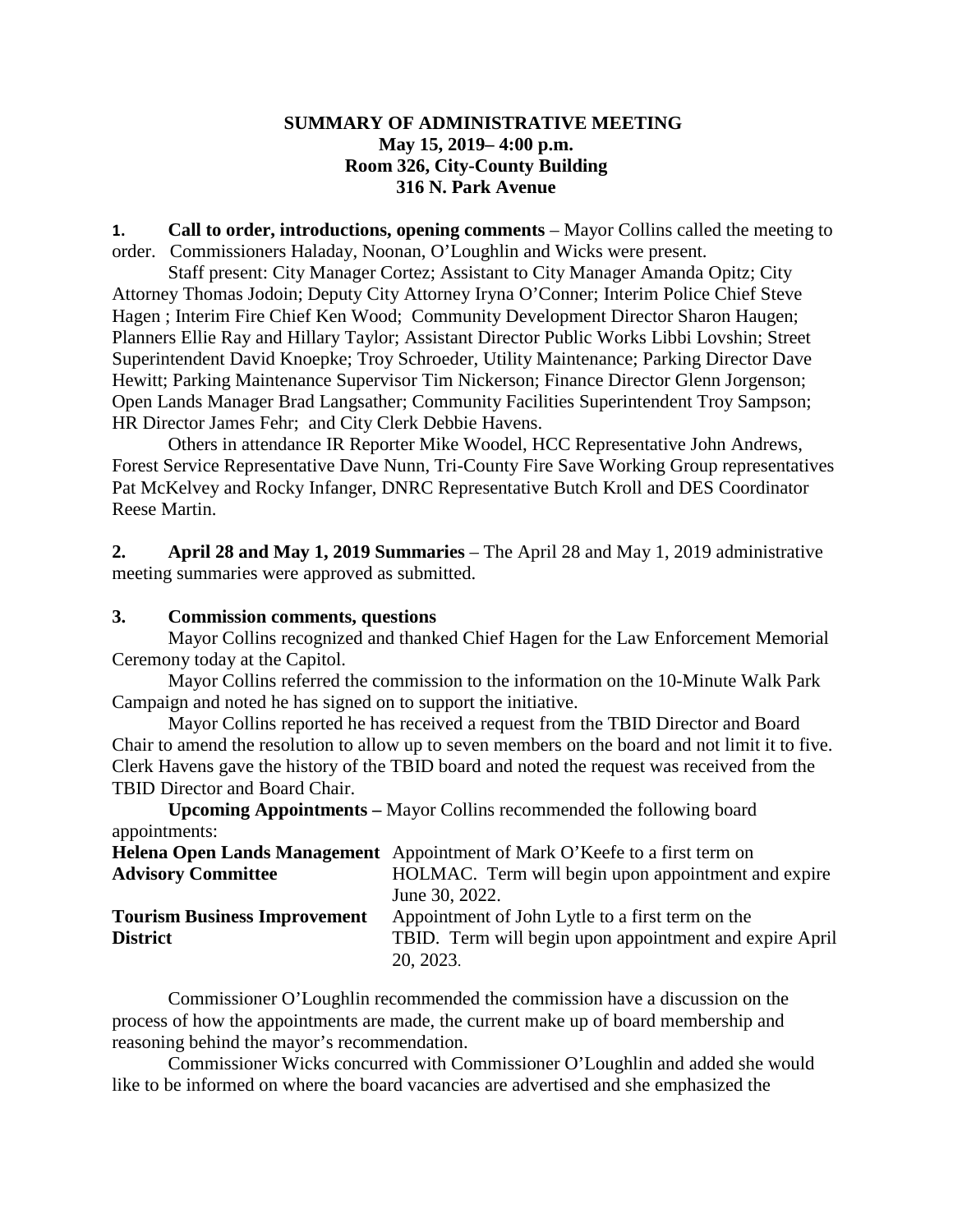importance of having diversity on city boards. Commissioner Noonan concurred with the previous comments.

**City Manager's Report -** Manager Cortez reviewed the budget information and decisions that have been made up until today which included: Proposal to cut \$1.4 million; you said yes to put dollars in reserves; new initiatives paid by revenue; one-time from fund balances; salary adjustments, preliminary budget has zero amount for salaries; and balanced budget.

There was also commission consensus on the following increases in rates/assessments: Open Space \$.37; Urban Forest 1.50; Water \$3.01 and Wastewater 1.72. Manager Cortez referred to the handout on streets and asked for concurrence to revisit this assessment in the near future. At this time, the proposal is to allocate one-million for capital improvements and she is not sure the city can deliver the projects. If that is the case, she will come back to the commission and ask for a smaller increase.

Commissioner O'Loughlin asked what the total amount of new revenue we are looking at and is it reflected in the proposed rate increase; the one-million dollars is out of what total projected amount. Manager Cortez stated the projected new revenue would be \$6.8 million for FY 20 & 21.

Commissioner Haladay asked if it is determined to come back with a lesser amount on these rates, are we going to use this money for debt services or pay as you go and build to capacity. Manager Cortez stated at this time, the city has the ability to pay as we go and the ability to go into debt up to \$10-million; however, she is not clear if staff could deliver the projects.

Manager Cortez referred the commission to the handout on the stormwater assessment and acknowledged the recommendation is for no increase in the residential rate for FY20 and increase of \$.53 for FY21. The commercial rate would increase from \$4.79 to \$5.16 for FY20 and \$5.98 for FY21.

# **4. Department Requests –**

# **Finance Department – FY20 – Follow-up regarding commission budget questions**

Director Jorgenson referred the commission to the budget timeline up to the adoption of the FY20&21 budgets. Commissioner O'Loughlin asked when the new rates go into effect. Director Jorgenson stated the assessments would be on the December tax bill and the water and wastewater will be effective in October.

Manager Cortez noted the preliminary budget is being printed and staff will deliver it to the commission as soon as possible. Commissioner O'Loughlin asked that the commission be notified when the books are available. Clerk Havens will notify the commission.

# **5. Department Presentations**

**Police/Fire Department – Public Safety Presentation – Emergency Response Structure and Lines of Authority –** Manager Cortez introduced Fire Chief Wood and Police Chief Hagen. She stated at this time the city of Helena is not ready for emergency response structure and lines of authority. She recognized the work of both Chief Wood and Chief Hagen

Chief Wood gave the presentation on wildland-urban interface (WUI) and Chief Hagen on the population protection plan.

Commissioner O'Loughlin asked what DNRC's roll in case of an event is. DNRC Representative Butch Kroll stated DNRC has three helicopters and seven engines if they are all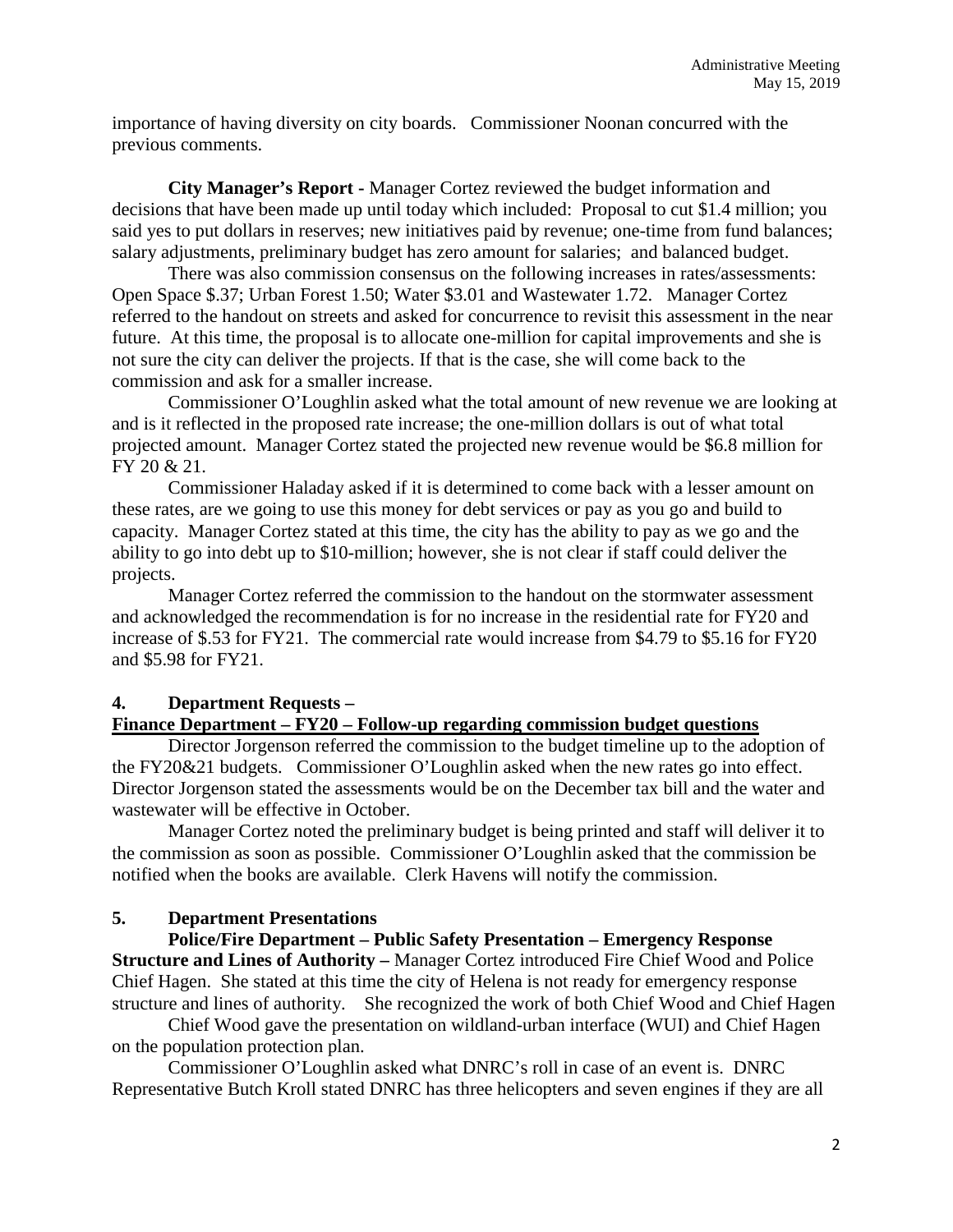available. He then spoke of the mutual aid and the resources that would be available to the city, if needed.

DES Coordinator Reece Martin spoke on state and federal funding in the event of a major event.

Manager Cortez stated the goal is to educate the public on what zone they live in and on the evacuation plan.

Commissioner Wicks asked if we are going to send out an information pamphlet to educate the public. Chief Hagen noted he is working on a plan to educate the public, which will include the use of the city's web page and public meetings.

Commissioner Wicks asked if there is a fire safety week. Chief Wood responded the fire safety week is in October and many ways to educate the public. Staff will also look at what other communities have done to be successful in educating the public.

Tri-County representative Pat McKelvey noted Tri-County Fire has tried to educate the public for the last 30-years and they would welcome the opportunity to be part of the city's solution.

Commissioner Noonan recognized the very dedicated group of educators in the Tri-County Fire Safety Committee and noted they have the resources to assist in educating the public.

**Parking – Meter/Kiosk Presentation –** Parking Director Hewitt and Parking Maintenance Supervisor Tim Nickerson referred the commission to the PowerPoint presentation on the Kiosks, Smart Meters and cell phone application to include the following bullet points: Why are we doing this; Infrastructure; Where the kiosks will be located; On street kiosk hourly fee; Civic Smart meter; Smart/cell phone application; customer parking options; Downtown Helena Parking map; employee parking options and hours of parking patrol. The goal is to install the equipment in May/June timeline and go live July 1, 2019.

Commissioner Wicks asked if the new system would be able to track cars that may be parking on the same street for 30-days in a row. Supervisor Nickerson stated the software does track individual vehicles. Commissioner O'Loughlin noted they would still have to pay and it would be more economical to purchase a parking permit.

Manager Cortez stated there were comments received about the safety of using credit/debit cards and noted this system is very secure.

Supervisor Nickerson addressed the free one-hour parking available at various locations.

Commissioner O'Loughlin asked if the meter rates and kiosk rates would be the same. Supervisor Nickerson stated the rates would be the same for the core area; the hour meters that are on Cruse and Park Avenues will have a cheaper rate. Commissioner O'Loughlin clarified with having the two types of meters, you cannot move into one of the civic meter spots if you have paid for the kiosk. Supervisor Nickerson concurred. Commissioner O'Loughlin stated it is important to educate the public so they understand that they cannot move into these spots if they started with and paid at a kiosk.

Commissioner Noonan stated there currently is not any on-street ADA parking spots due to the misreading of the ADA policies. At one time, there was ADA parking spots on the streets and they were removed due to the belief you had to have enough loading space on the street. Commissioner Noonan stated the practice has been those with ADA parking permits can park on the street and not be ticketed. There is the belief that ADA parking on the street is still illegal; however, he looked up the policies of the U.S. Access Board and read a portion of the policy.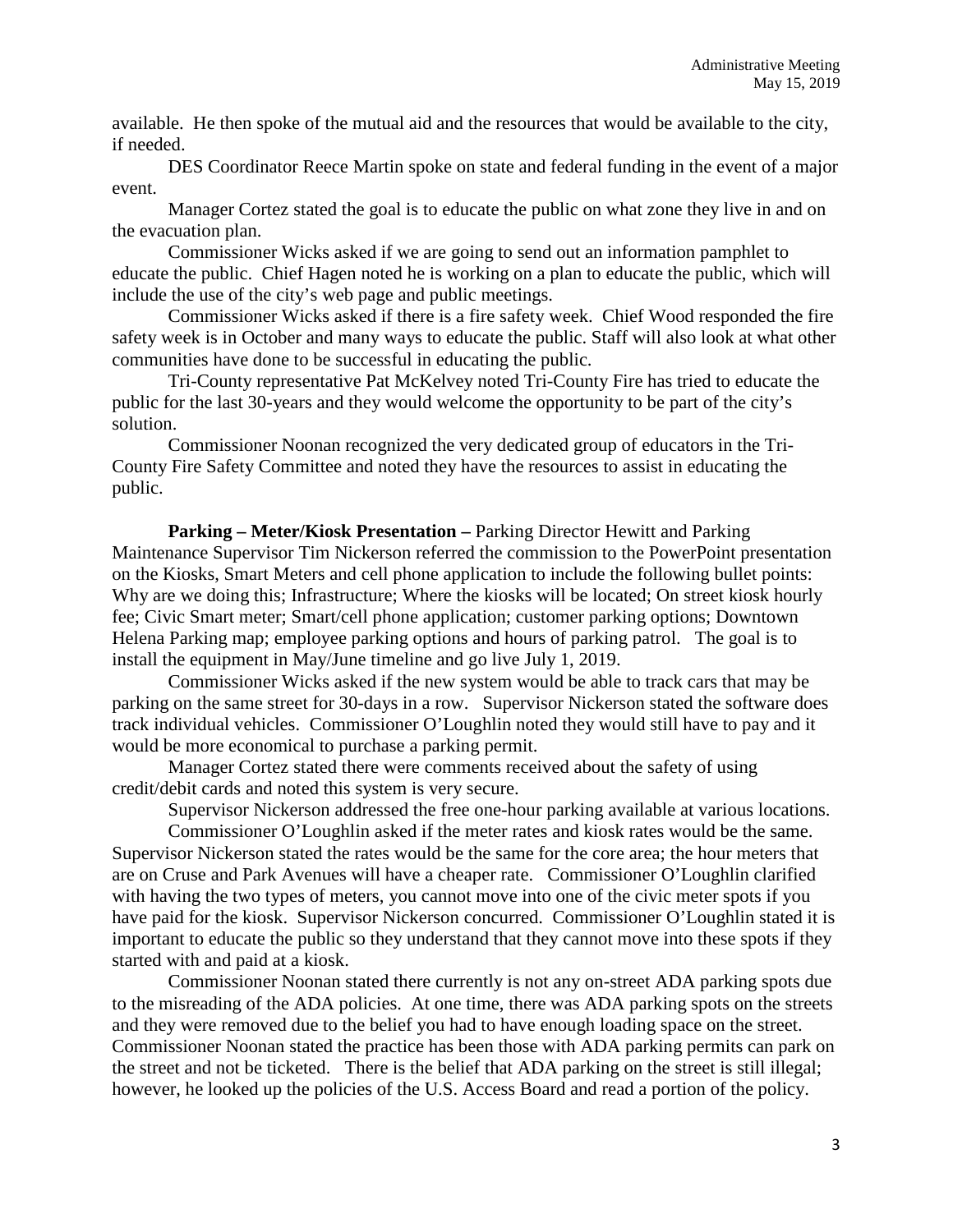Commissioner Noonan stated he would continue to work on this issue until it is settled and ADA parking is allowed on the street. Manager Cortez addressed the ADA parking on the streets and assured the proper engineering is in place to make this happen.

Parking Director Hewitt stated Traffic Engineer Mark Young is working on the design for options for ADA parking on the street. Commissioner Noonan stated it is important to educate the public.

Commissioner O'Loughlin stated she is not sure how she feels about calling employees "squatters" and asked that a different term be used. She would be curious on the outreach that has been done with businesses who have employees who work downtown, specifically to those who work for non-profits. We need to be pro-active and do outreach to businesses who reside downtown. She also asked if the permit pricing is staying the same. Director Hewitt noted the permit parking is remaining the same and he has been in contact with many of the downtown businesses, including non-profits.

**Community Development – Downtown and Transitional Residential Zoning Code Update –** Community Development Director Haugen reported staff is proposing to schedule the public hearing in June for changes in Title 11 to incorporate the provisions of the Downtown (DT) and Transitional Residential (TR) zoning districts. The DT district will promote mixed-use development in the Downtown core, and the TR district will serve as a buffer between the Downtown core and the adjacent residential areas to the east and the west. Many of the same uses will be allowed in both districts.

A second, separate set of hearings is required to establish the two district boundaries by amending the zoning map. As part of the hearing process, staff will send notices to the property owners within—and 150 feet from—the proposed district boundaries. The DT district and the TR district will ultimately replace the nine zoning districts that currently comprise the downtown and adjacent areas. City staff has scheduled two public information sessions to present information about the proposed zoning changes and to allow the public to comment on the final code language and boundary. The first general information session was held in late March. Thirty-three business owners, residents, developers, and commercial realtors attended the event. Most comments about the code were positive; except concerns presented by residents of the proposed TR District concerning the allowance of specific permitted uses and parking requirements. Following this meeting, city staff met with the Zoning Commission to further refine some code wording and Chapter 2 permitted and non-permitted uses. At that same work session, the Zoning Commissioners opted to reconfigure boundaries around particular properties and incorporate Jackson and Logan Streets south of Lyndale Avenue. An additional public information session is scheduled for June 13th at the Civic Center to discuss the proposed boundaries for each district.

Robert Peccia & Associates is working to create the legal description for the 200+ acre district boundaries. Staff intends to have the legal description work be completed as soon as possible to be ready for the rezoning hearing before the Zoning Commission in July.

Planner Ray referred the commission to the PowerPoint with the following bullet points: Downtown District Background; Public Participation; Downtown District Boundaries; District Intent; Downtown District Use Designations; Downtown District Design Standards; Current Code vs. Proposed Code; Applicability; April Zoning Commission Work Session and Next Steps.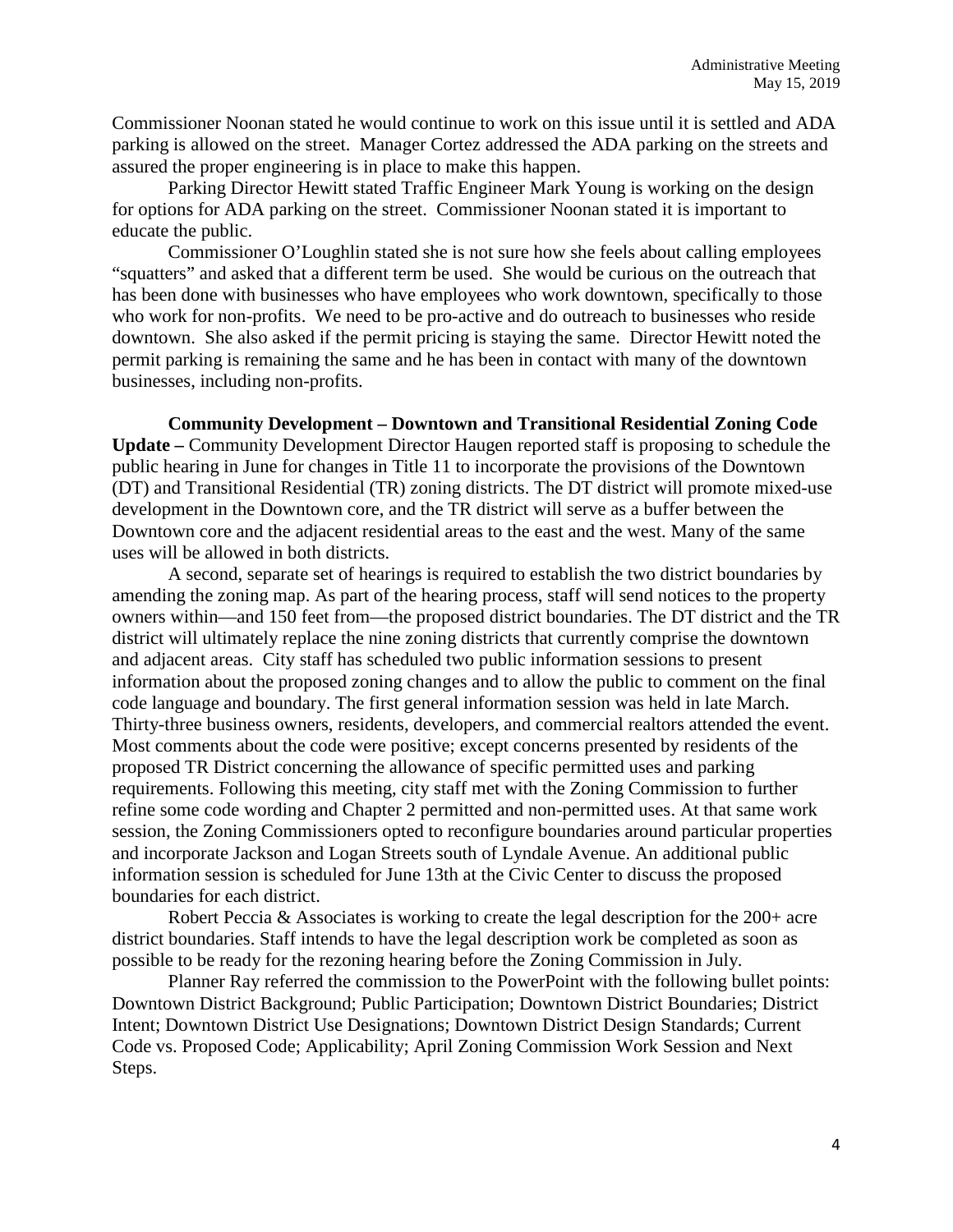Manager Cortez stated staff is asking for policy direction from the commission; do you want to change the boundaries as recommended by the Zoning Commission.

Commissioner Haladay stated the boundaries recommended by the Zoning Commission seem fine with him. He then asked if casinos are currently allowed by right in any of the zoning districts. Director Haugen stated currently all casinos require a CUP. Commissioner Haladay noted with this recommendation, casinos would be allowed by right in the downtown district. Planner Ray clarified a casino would be allowed by right in the downtown district and not allowed in the transitional residential district. However, there are distance requirements from schools and residential districts. Commissioner Haladay stated that is one policy area he would want to talk about and referenced the one casino that was approved by a CUP in the downtown.

Commissioner O'Loughlin concurred with Commissioner Haladay's comments and noted she assumed casinos would still require a CUP.

Manager Cortez stated another policy question is what the vision for downtown is; the three identified bullets may not be consistent with the commission. There needs to be a greater understanding by staff on what the vision is for the downtown district.

Commissioner Wicks stated as it stands right now, we have one pre-release center and one emergency shelter within the downtown but do not have any casinos. Director Haugen noted there are several casinos in the downtown area. However, there is no pre-release center in the downtown area. Planner Ray noted pre-release centers were discussed at the Zoning Commission and was recommended they be allowed by right due to the Detention Center and the Law and Justice Building being in the downtown district.

Commissioner Haladay spoke of the residents who reside at the current pre-release center and noted it is difficult for them to attend court appointments; there is an equity aspect of not allowing pre-release centers.

Commissioner O'Loughlin stated it would be helpful to understand where casinos, prerelease centers and emergency shelters are currently allowed and if they require a CUP. Director Haugen and Planner Ray referred the commission to the information in the packet where it shows where the three uses are allowed and if they require a CUP.

Commissioner O'Loughlin asked if it is the intent not to require a CUP for casinos and pre-release centers. Planner Ray stated the intent of the Zoning Commission was to streamline the process and making all uses either permitted or nor permitted.

Commissioner Wicks stated she would like to have additional discussion, as she is not currently comfortable the first 3 permitted uses by right in the downtown district; she would feel more comfortable with the CUP process. Attorney Jodoin noted the Zoning Commission discussed that most CUP's that have been approved by the commission have had no or very few conditions. Director Haugen stated a project they would like to do is a review of the CUP chapter.

Commissioner O'Loughlin understands the idea of either allowed or not allowed uses and not having to review on a case-by-case basis. She also supports the CUP process as the bar for denial is quite high.

Manager Cortez stated when the commission met in February; you discussed the priorities of the city including land use, which is another tool that express the commission's desire on what they want for the community. The Downtown Master Plan needs to be incorporated into the vision. Manager Cortez recommended scheduling the continuation of this conversation; ask the commission what their vision is, and then offer the tools to get there.